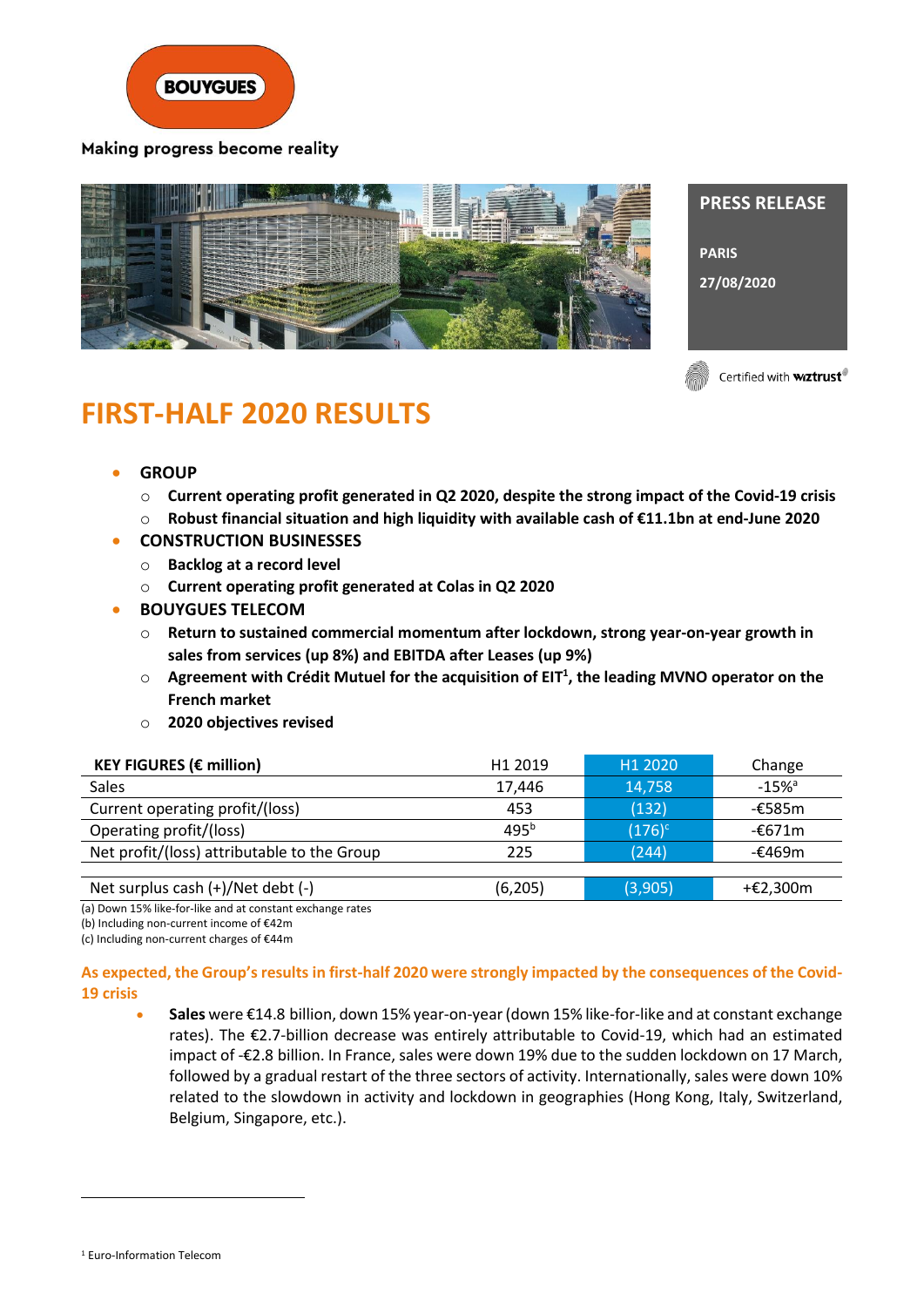

- The Group reported a **current operating loss** of €132 million, a deterioration of €585 million versus the first half of 2019. The difference was entirely due to the impact of Covid-19, estimated at -€650 million in first-half 2020 (loss of current operating margin and unavoidable or additional costs<sup>2</sup>). After reaching a low point in April, the Group posted a current operating profit in June.
- The Group reported an **operating loss** of €176 million, a deterioration of €671 million year-onyear. It includes non-current charges of €44 million, essentially at Colas, versus non-current income of €42 million in first-half 2019.
- The **net loss attributable to the Group** of €244 million represented a deterioration of €469 million versus the first half of 2019.

**The Group posted current operating profit of €110 million in second-quarter 2020, demonstrating the high responsiveness of business segments and the gradual resumption of activity.**

- **Bouygues Telecom** reported current operating profit of €185 million, up €46 million year-on-year, driven by growth in the customer base and in ABPU.
- At **Colas**, current operating profit of €66 million reflected the rapid resumption of the roads activities before the end of the lockdown, mostly in mainland France and in Canada.
- At **TF1**, current operating profit of €26 million included significant savings in programing costs, softening the impact of the decline in sales.

#### **The Group benefits from a high level of liquidity and a particularly robust financial structure**

- **Available cash** reached €11.1 billion at end-June 2020, comprising €4.4 billion in cash and €6.7 billion in unused medium- and long-term credit facilities, of which €6.3 billion contains no financial covenants.
- **Net debt** was €3.9 billion at end-June 2020. This was €2.3 billion less than at end-June 2019, essentially related to the positive €1.4-billion impact from Alstom (dividends and sale of 13% of the share capital). The figure does not yet include the payment of a dividend of  $\epsilon$ 1.7 per share<sup>3</sup> which is planned for September 2020.
- **Net gearing<sup>4</sup>** was 34% versus 59% at end-June 2019.

# **OUTLOOK**

The Covid-19 crisis and its consequences validate the Group's strategic choices:

- **strengthen the more resilient businesses**: ramp-up growth at Bouygues Telecom, develop the Energies & Services activities;
- **continue Colas' development** towards new growth areas: expand its international network via external growth in target countries (North America, Northern Europe, etc.) and optimize its industrial activities (quarries and bitumen):
- **pursue the transformation of TF1 and Bouygues Immobilier**: strengthen TF1's positioning in the value chain to reduce its dependence on TV advertising, turn sales and profitability around at Bouygues Immobilier;
- **accelerate digital transformation**: develop innovative products and solutions, reshape organizations and work processes.

<sup>&</sup>lt;sup>2</sup> Mainly the wage costs of employees working part-time or not at all (net of compensation received from the State if any), cost of unused equipment or premises and security measure costs

<sup>3</sup> Proposed to the Ordinary General Meeting on 4 September 2020

<sup>4</sup> Net debt / shareholders' equity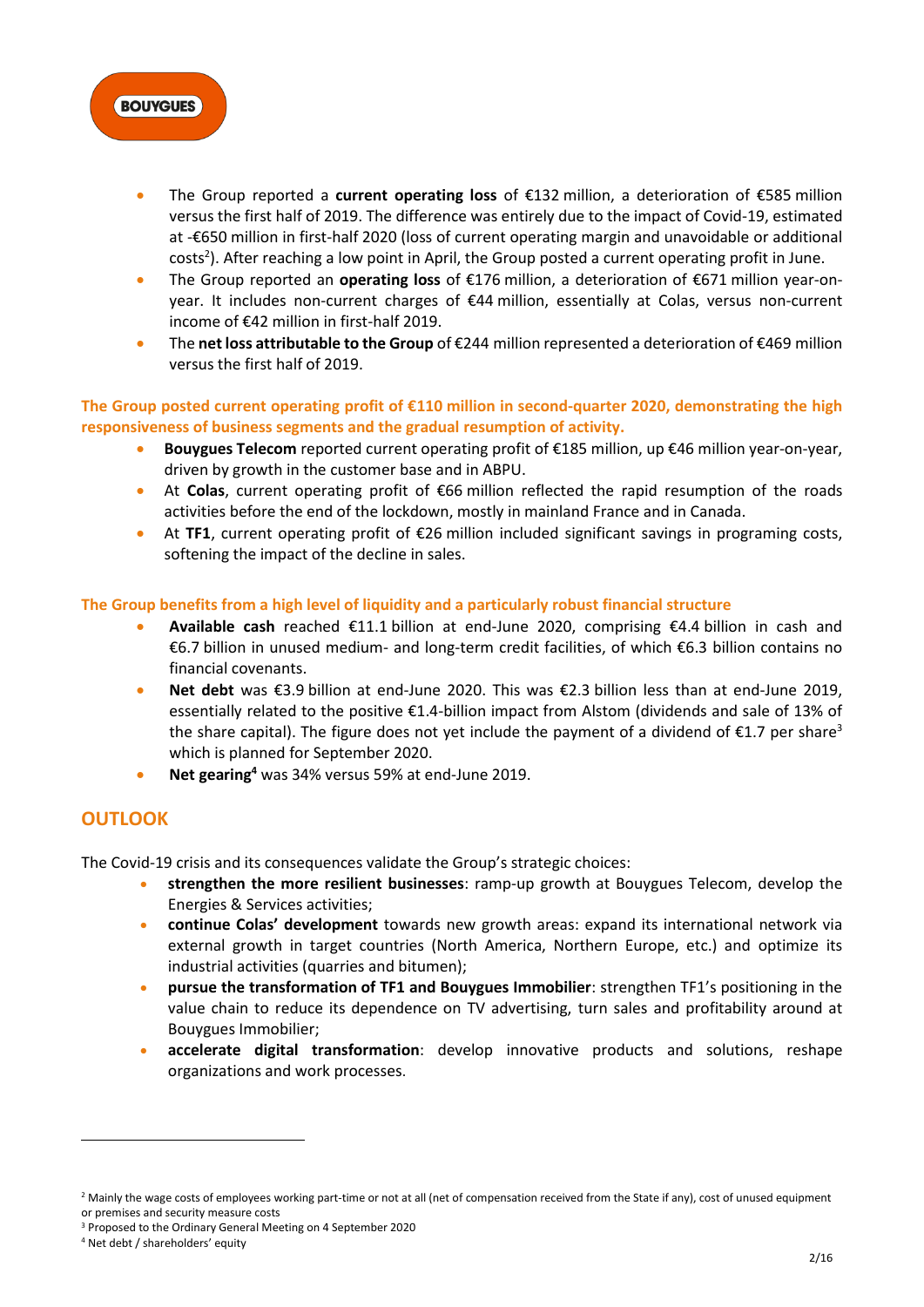

The Group maintains its ambition to **implement a new phase in its climate strategy** by reducing the carbon footprint of its activities while strengthening its portfolio of low-carbon solutions. It confirms that in 2020 it will define a 2030 greenhouse gas emissions reduction target compatible with the Paris Agreement (limiting global warming to 1.5°C), and prepare action plans for its five business segments.

As a reminder, **the Group withdrew its 2020 guidance** on 1 April. Due to the uncertainty of the ongoing Covid-19 crisis and its impact for the rest of the year, the Group **will not issue a new guidance for 2020**.

However, thanksto the responsiveness of its business segments and the measures taken, the Group **will return to significant profitability in the second half of 2020**<sup>5</sup> , without reaching the particularly high levels of secondhalf 2019.

**Bouygues Telecom**, which is showing its resilience, is pursuing its growth strategy and is choosing to maintain a high level of investment in order to strengthen the quality of its networks against a backdrop of a continued increase in usage. It is therefore revising its objectives for 2020<sup>5</sup>:

- **Growth in sales from services** estimated at around **4 %**, despite the sharp decline in roaming sales due to Covid-19 (vs around 5% beforehand);
- **Gross capex** that could reach €**1.2 billion** (includes expenditures necessary for the integration of EIT but excludes the acquisition of 5G frequencies);
- **Free cash flow** of around €**250 million** (vs over €300 million beforehand).

#### **Commenting on these results, Martin Bouygues, Chairman and CEO of Bouygues, said:**

"The long-term trends on which the Group relies remain buoyant, despite the current crisis. After a challenging first half of the year, our fundamentals and our strategy should enable us to return to growth in all three sectors of activity.<sup>5</sup>"

# **DETAILED ANALYSIS BY SECTOR OF ACTIVITY**

## **CONSTRUCTION BUSINESSES**

The backlog in the **construction businesses** reached a record level of €35.7 billion at end-June 2020, up 6% year-on-year (up 5% at constant exchange rates and excluding principal disposals and acquisitions) and up 8% versus end-December 2019, providing good visibility on future activity.

The backlog at end-June 2020 rose in all business segments versus end-June 2019:

- up 8% at Bouygues Construction, linked to a significant increase in order intake over the period (up 18% year-on-year, of which 46% in international markets);
- up 4% at Bouygues Immobilier;
- up 1% at Colas.

In **France**, the backlog rose 2% to €14.8 billion. This reflected:

- a 2% increase in the backlog at Bouygues Construction to €8.9 billion;
- a 4% increase in the backlog at Bouygues Immobilier to €2.3 billion, which included the block sale of 1,408 lots (social rental housing, rental housing for middle-income earners and privatesector rental housing) to Caisse des Dépôts et Consignations in second-quarter 2020;

<sup>&</sup>lt;sup>5</sup> Based on information known to date and excluding any further deterioration in the situation due to Covid-19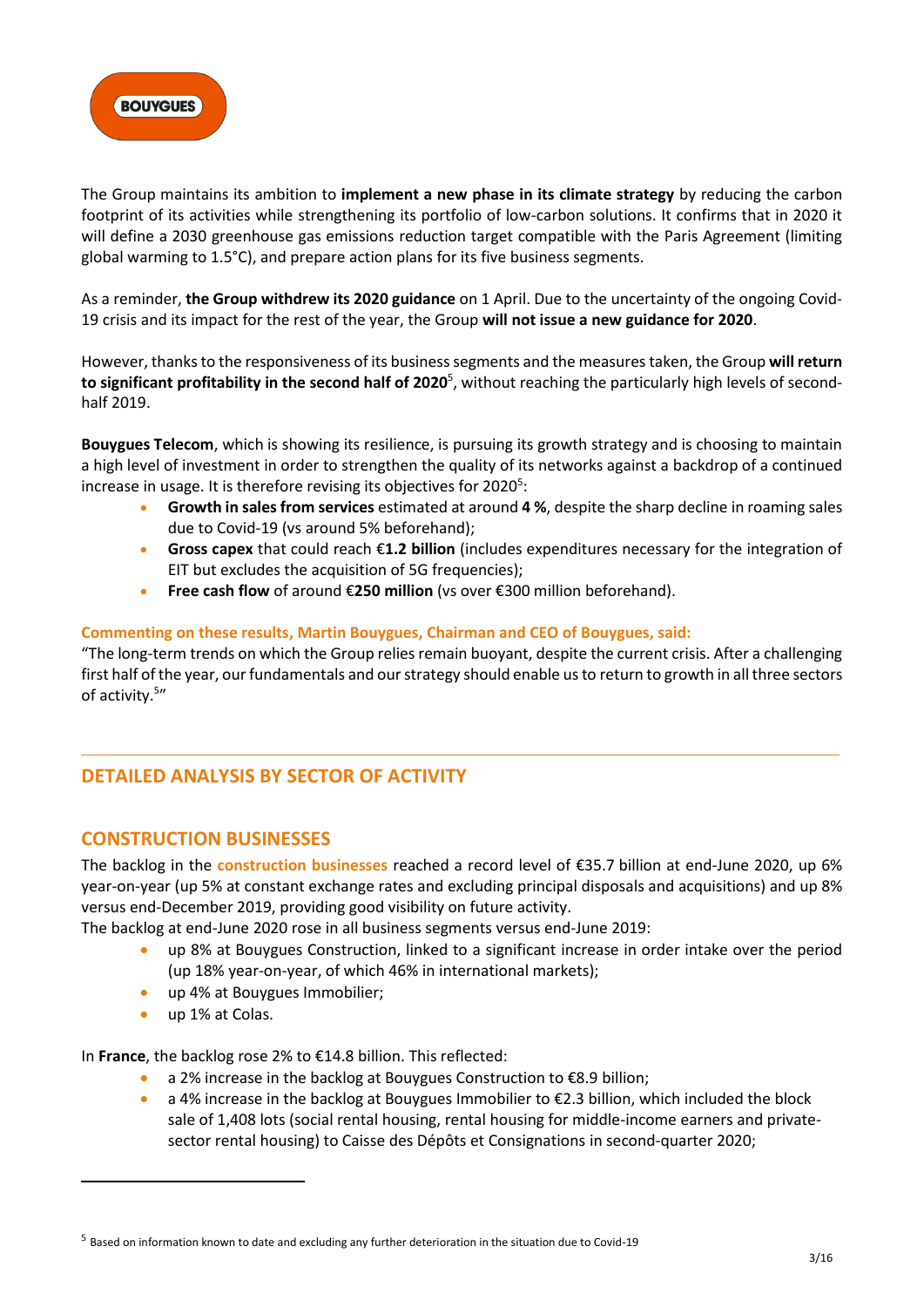

• a slight 1% decrease in the backlog at Colas to €3.6 billion, linked to lower order intake in the roads activities in mainland France (impacts of Covid-19 and context of municipal elections).

**Internationally**, the construction businesses' backlog was up 9% year-on-year to €20.9 billion at end-June 2020 (up 8% at constant exchange rates and excluding principal disposals and acquisitions). The increase was driven by the backlogs at Bouygues Construction (up 12% to €14.3 billion) and Colas(up 3% to €6.5 billion) versus end-June 2019.

The backlog includes **significant orders** taken in second-quarter 2020, both in France and in international markets. Bouygues Construction won a €1.1-billion contract<sup>6</sup> to build a section of the HS2 high-speed rail line in the United Kingdom and a  $\epsilon$ 552-million contract<sup>7</sup> to build the Fécamp offshore wind farm in France, while Colas won contracts worth €160 million to resurface roads in the United States.

**International business represented 63% of the combined backlog** of Bouygues Construction and Colas at the end of first-half 2020, versus 61% a year earlier.

#### **The Covid-19 pandemic strongly affected the construction businesses' financial results in first-half 2020. After reaching a low point in April, the construction businesses returned to profitability in June 2020.**

**Sales** in the construction businesses were €10.8 billion in first-half 2020, down 19% (-€2.6 billion). The decline was due to the impact of Covid-19, estimated at -€2.5 billion. France was particularly hard hit, with sales down 28% over the period (strict lockdown, then gradual resumption of activity, and the postponement of municipal elections). The decrease was smaller in international markets, down 10%.

The construction businesses reported a **current operating loss** of €437 million in first-half 2020, versus a current operating profit of  $\epsilon$ 72 million a year earlier, a deterioration of  $\epsilon$ 509 million. The decrease was entirely attributable to Covid-19, the impact of which was estimated at -€530 million over the period. A highlight of second-quarter 2020 was the current operating profit of €66 million generated by Colas, due in particular to the rapid resumption of the roads activities, mostly in mainland France and Canada.

The operating loss of €482 million in first-half 2020 included non-current charges of €45 million at Colas related to the reorganization of the roads activities in France and the continued dismantling of the Dunkirk site.

In this unprecedented situation, **Bouygues took a proactive approach to manage the Covid-19 crisis**. Drawing on the experience of successfully restarting worksites in Hong Kong in February 2020, the Group organized the resumption of its French activities well before the end of lockdown, allowing for activity to restart gradually from 15 April. This was extended to other countries hit by lockdown during the second quarter. At the same time, the Group attempted to limit the impacts of the crisis on its activities, by negotiating with customers to share Covid-19-related excess costs while partly offsetting some of the shortfall in activity observed during lockdown and rolling out cost-cutting measures. Almost all sites in France had reopened by mid-July 2020 and **work was progressing at a close-to-pre-crisis level**. **Activity had also returned to almost normal in many other geographies**, including Switzerland, Hong Kong, Canada and the United Kingdom. By mid-August, activity had also gradually resumed in Singapore.

**The Group is well-positioned to respond to the challenges of the stimulus plans** announced in major countries where it has operations, such as the EU, France, the United Kingdom, Canada and the United States. These

<sup>6</sup> Excluding €140 million related to preliminary studies and preparatory works booked previously

<sup>7</sup> Amount of the contract awarded to the consortium comprising Bouygues Travaux Publics (40.5%), Saipem (40.5%) and Boskalis (19%)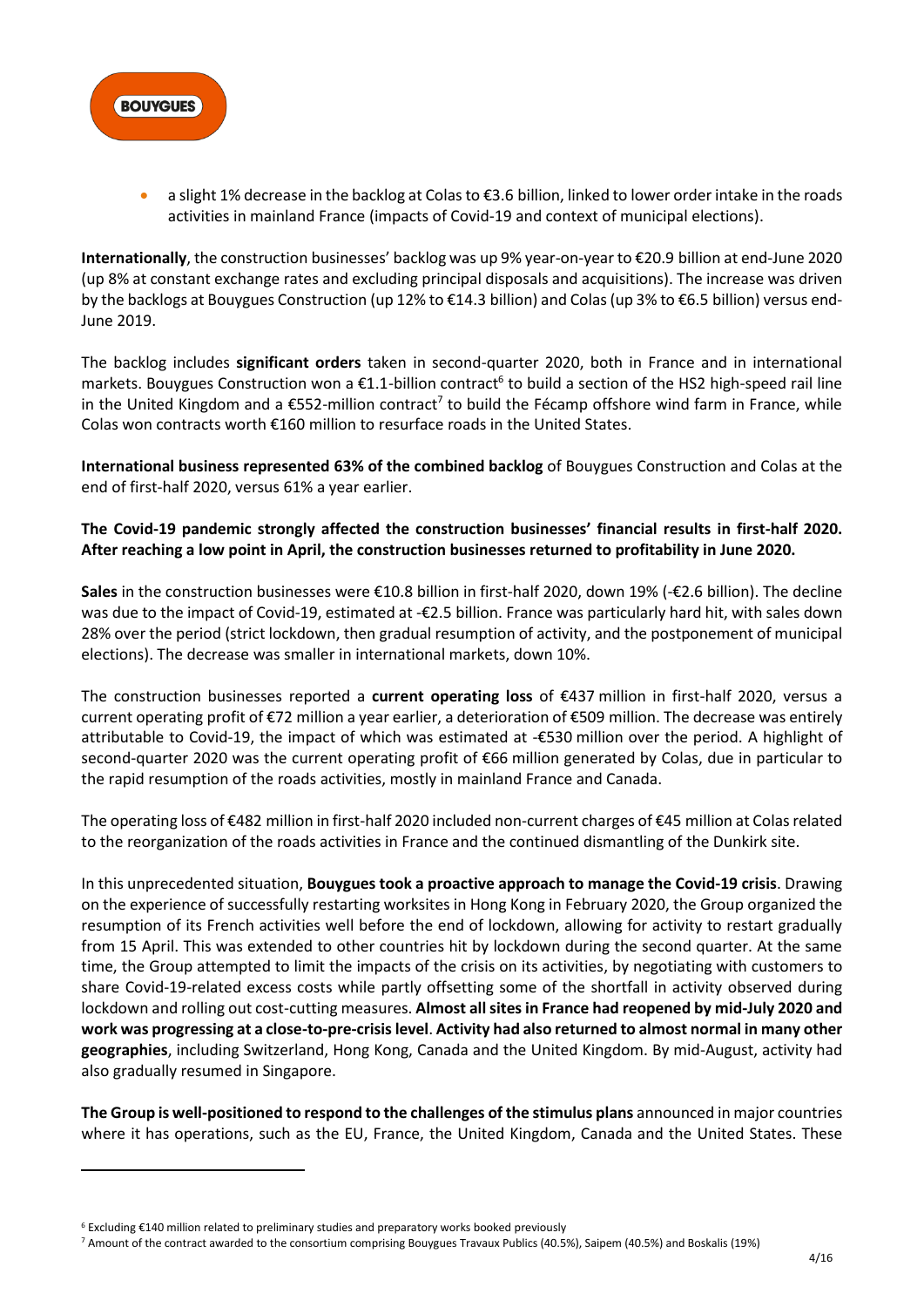

plans are intended in particular to encourage sustainable infrastructure, the energy transition and the renovation of buildings. They are likely to offer attractive opportunities for the Group's businesses, especially given the extensive portfolio of low-carbon solutions it has developed and the expertise it has demonstrated for many years.

## **TF1**

**TF1**'s results in first-half 2020 reflect both the effects of the Covid-19 crisis and the TF1 group's ability to promptly adapt its programing and cost management to soften its impact.

With daily TV viewing time up 26 minutes year-on-year in first-half 2020, the audience share among key targets remained at a high level, at 31.9% of women under 50 who are purchasing decision-makers and 29.6% of individuals aged 25 to 49.

First-half 2020 sales reached €884 million, down 23% year-on-year, a decrease of €261 million. The impact of Covid-19 over the period was estimated at -€250 million. Sales were affected both by mass cancellations or postponement of advertising campaigns and by the shutdown and then gradual resumption of production shooting activities in France and abroad.

Current operating profit in the first-half of the year was €68 million, down €95 million year-on-year. Covid-19 accounted for an impact of around €100 million while efforts were made to adjust programming schedules to generate savings of €107 million on the programing costs at the five free-to-air channels.

The decline in advertising revenue has slowed since the end of lockdown as some advertisers have returned. However, given the uncertainty surrounding the progress and the consequences of the pandemic, TF1 has withdrawn its guidance for 2020 and 2021.

## **BOUYGUES TELECOM**

In first-half 2020, **Bouygues Telecom** demonstrated its ability to maintain the quality and reliability of its mobile and fixed networks, while usage rose sharply during lockdown, and did its best to meet customers' needs. Bouygues Telecom was the first operator to reopen its stores, from 11 May, in strict compliance with health measures. Since reopening, **the level of new adds has been higher than before the crisis**, enabling the company to maintain **good commercial momentum over the first half of 2020**.

As a result, the company had 11.8 million mobile plan customers excluding MtoM at end-June 2020, an increase of 274,000 new customers since the end of 2019, including 161,000 in the second quarter alone. The share of the premium segment remained steady in relation to the SIM Only/Web Only segment in first-half 2020, with a high proportion of customers who returned to the company's stores completing a purchase.

Bouygues Telecom had 1.2 million FTTH customers at end-June 2020, with 210,000 new adds since the end of 2019, including 93,000 in the second quarter. **The FTTH penetration rate rose to 30%** at end-June 2020, versus 20% a year earlier, enabling the company to narrow the gap with its competitors. It is confirming the strong demand for FTTH as customers emerge from lockdown. The company had a total of 4 million fixed customers at end-June 2020.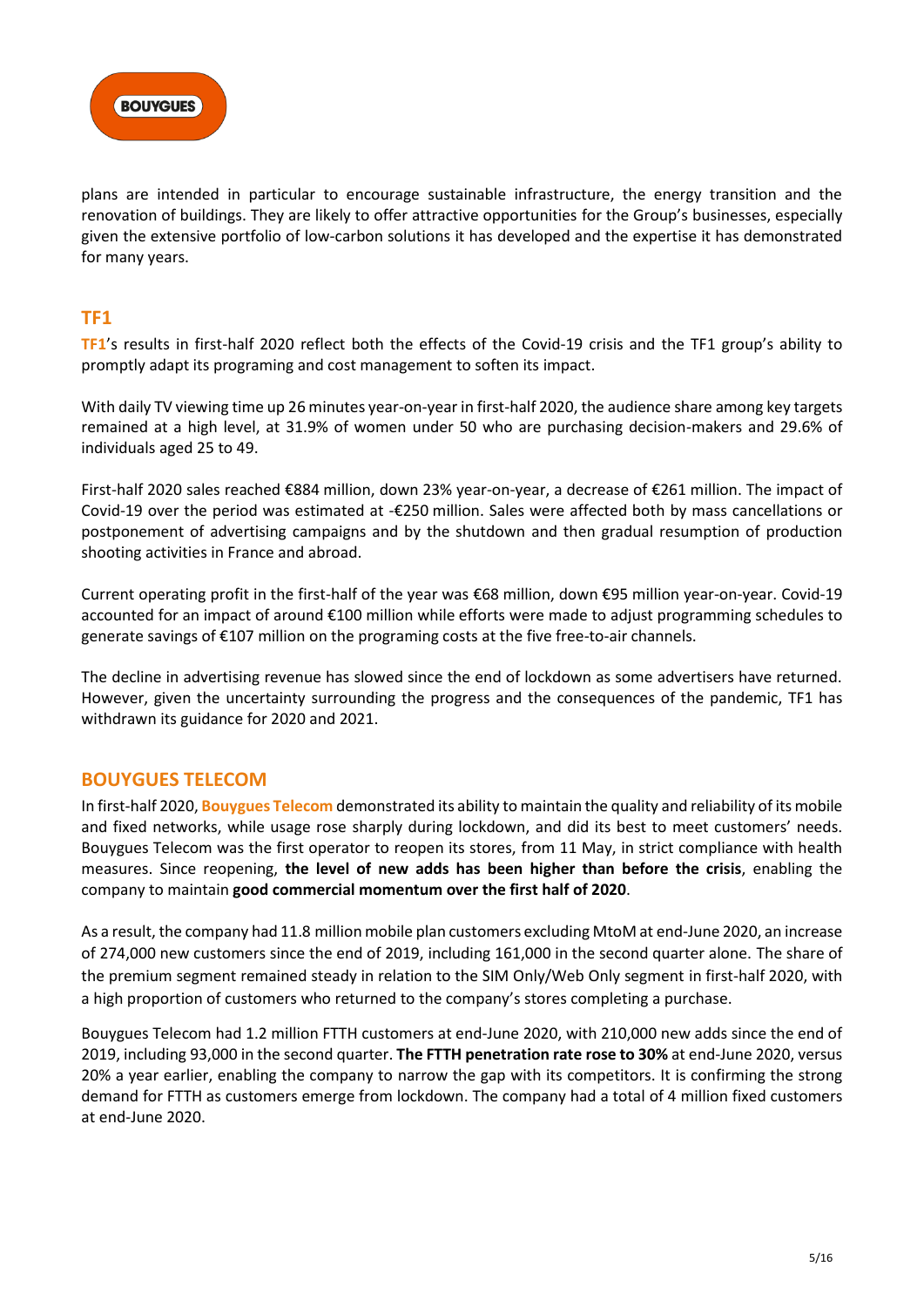

Thanks to over 6% growth in sales year-on-year in the second-quarter 2020, **Bouygues Telecom has posted the strongest quarterly growth in the French market since mid-2017<sup>8</sup> , almost without interruption**. **This performance has been driven, in particular, by the increase in sales from services for the 20th consecutive quarter**. Growth of 6% in the second-quarter 2020 versus second-quarter 2019 was driven by an increase of 11% in sales from fixed services and of 4% in sales from mobile services. The rise in sales from mobile services reflects the increase in services billed to customers excluding roaming, which more than offset the decline in roaming revenue caused by the drop in intercontinental travel and the closure of some borders.

In first-half 2020, Bouygues Telecom reported sales of €3,042 million, up 4% year-on-year. The impact of Covid-19 over the period is estimated at -€70 million.

**Sales from services rose 8%** to €2,404 million. This reflects growth in both the mobile and the fixed customer base and a rise in ABPU (mobile ABPU restated for the impact of roaming rose €0.3 year-on-year to €19.7 per customer per month<sup>9</sup>, while fixed ABPU rose  $\epsilon$ 1.3 year-on-year to  $\epsilon$ 27.2 per customer per month). The 7% year-on-year decline in Other sales was essentially due to lower sales of handsets as stores remained closed during lockdown.

**EBITDA after Leases was up €58 million** year-on-year at €711 million, a rise of 9%. It included non-recurrent expenditures of €20 million related to brand repositioning and advertising campaigns in first-quarter 2020, plus around €20 million of Covid-19-related costs in first-half 2020. The EBITDA after Leases margin was 29.6%, 0.3 points higher than in first-half 2019.

Current operating profit in first-half 2020 was €253 million, up €23 million year-on-year. It includes a capital gain of €17 million on the sale of FTTH premises in medium-dense areas to SDAIF, the joint venture with Vauban Infrastructure Partners as part of Project Astérix. First-half 2020 operating profit was down €26 million at €254 million. It includes non-current income of €1 million, versus €50 million at end-June 2019 (mainly related to the capital gain on the disposal of mobile sites).

Gross capex was €581 million in the first-half of the year, up €51 million year-on-year. Disposals over the same period amounted to €194 million, much of which (€185 million) was linked to Project Astérix.

On 26 June 2020, Bouygues Telecom announced that it had signed an exclusivity agreement with Euro-Information, a Crédit Mutuel group company, with a view to acquiring all the capital of its subsidiary Euro-Information Telecom (EIT), the leading MVNO operator on the French market, and concluding a distribution partnership. With the consumer mobile market reaching maturity, the partnership has a strategic interest for Bouygues Telecom for three reasons: to ramp-up its growth in the mobile and fixed markets, to benefit from a complementary and experienced nationwide distribution network through over 4,200 Crédit Mutuel and CIC bank branches with 30,000 customer advisers, and to improve its profitability and secure its free cash flow in a fixed-cost industry. Ultimately, based on its core scenario, Bouygues Telecom expects the acquisition to make an annual contribution of over €200 million to EBITDA after Leases and €100 million to free cash flow. The transaction is expected to close before the end of 2020, subject to obtaining the necessary administrative approvals, notably from the French Competition Authority, and the consultation of employee representative bodies.

Bouygues Telecom continued to work on its infrastructure projects in first-half 2020, finalizing the closing of:

 $^8$  Based on total sales compared with the French sales of its competitors; except for the first quarter 2020 and based on the company's estimates for the second quarter 2020

<sup>&</sup>lt;sup>9</sup> €19.0 excluding restatement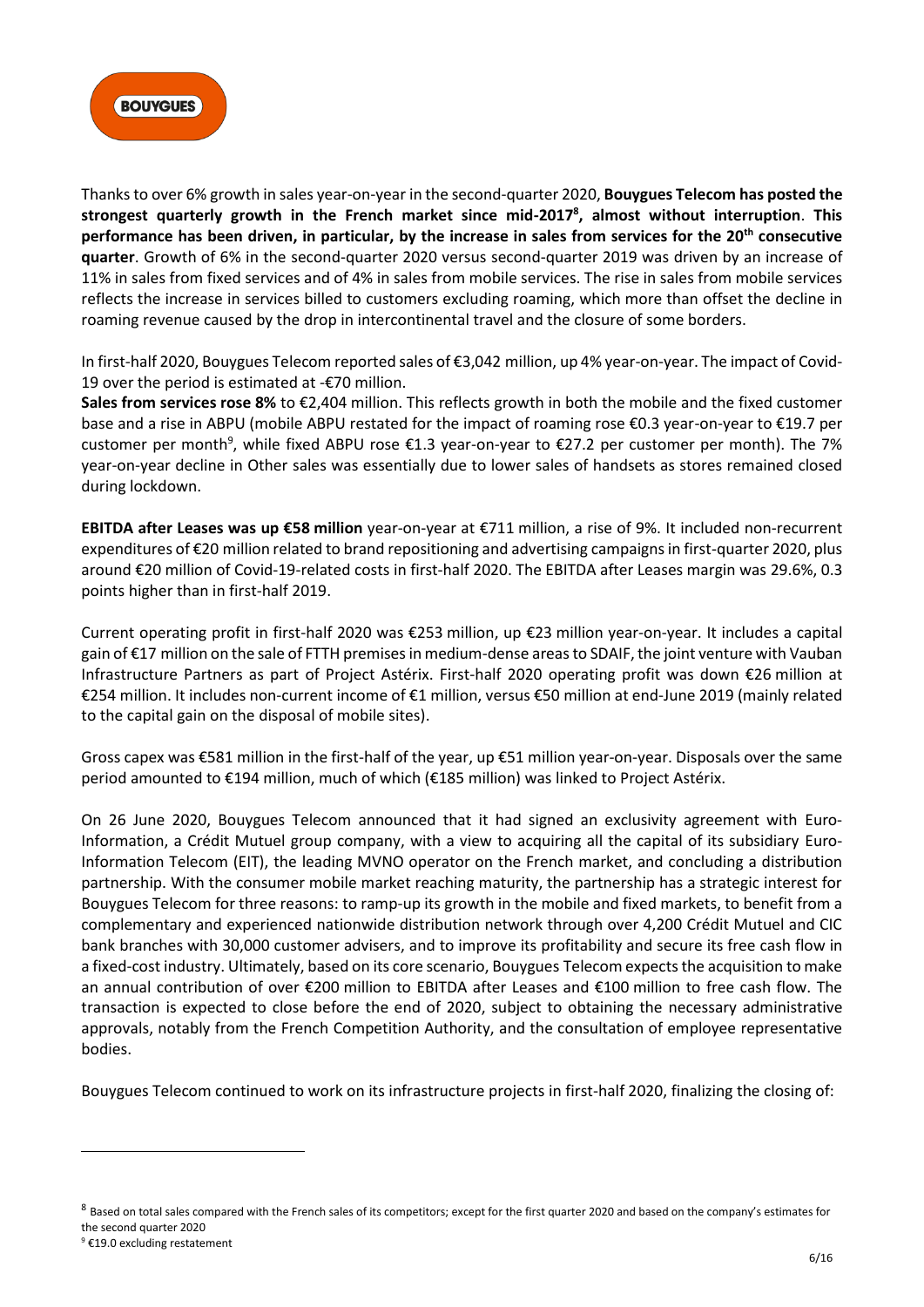

- Project Saint-Malo signed with Cellnex on 26 February 2020, related to the roll-out of a nationwide optical fiber infrastructure (FTTA and FTTO);
- Project Astérix signed with Vauban Infrastructure Partners on 23 April 2020, related to the cofinancing of an FTTH network in medium-dense areas.

# **ALSTOM**

**Alstom**'s contribution to the Group's net profit was €35 million in first-half 2020, versus €33 million in first-half 2019.

As a reminder, at Alstom's General Meeting on 8 July 2020, shareholders approved the non-distribution of dividend in respect of FY2019/2020.

## **FINANCIAL SITUATION**

Since the start of the Covid-19 crisis, **Bouygues aimed to secure and strengthen its cash position** and, more broadly, its financial resources.

In first-half 2020, it notably:

- issued NEU-CP (commercial paper) for €510 million;
- drew down lines of credit for €1 billion;
- successfully completed a  $E1$ -billion bond issue.

As a result, the Group had €4.4 billion in cash at end-June 2020, a considerable increase from €1.4 billion at 30 June 2019. The unused medium- and long-term credit facilities amount to €6.7 billion, of which €6.3 billion contains no financial covenants. Total available cash amounted to €11.1 billion at end-June 2020.

Net debt at 30 June 2020 was €3.9 billion, €1.7 billion more than at 31 December 2019 due to the usual seasonal factors.

Net debt at end-June 2020 does not include the payment of a dividend of  $\epsilon$ 1.7 per share<sup>10</sup> in September 2020 and Bouygues Telecom's acquisition of EIT.

## **GOVERNANCE**

The Board of Directors at its 26 August meeting took note of Olivier Bouygues' resignation as Deputy CEO, effective from 31 August 2020.

The Board warmly thanked Olivier Bouygues for his commitment to serving the Group since 1974 and in his function as Deputy CEO since 2002, and was pleased to still be able to benefit from his expertise and experience as a director.

<sup>10</sup> Proposed to the Ordinary General Meeting on 4 September 2020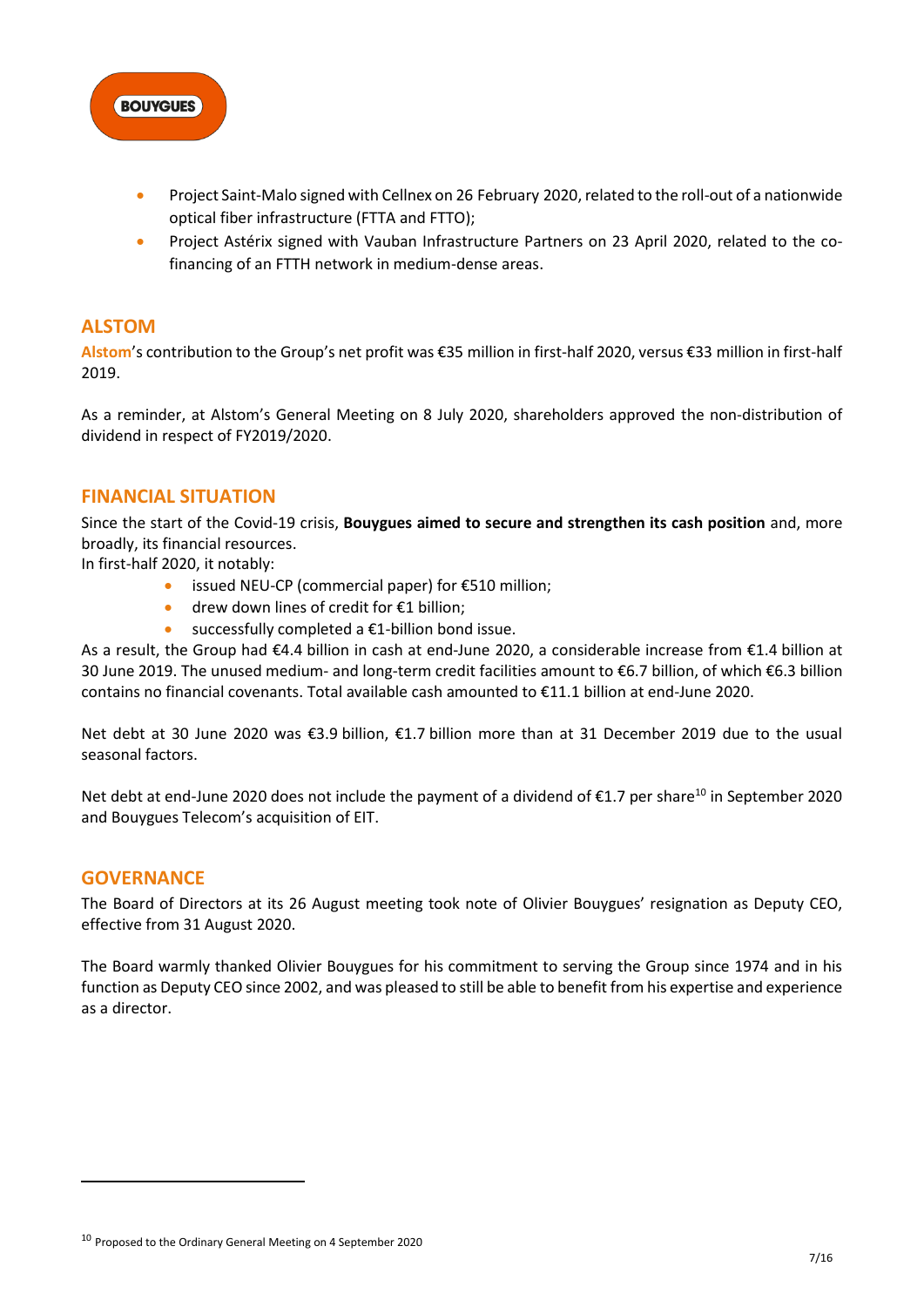

## **FINANCIAL CALENDAR**

- 4 September 2020: Ordinary General Meeting (2.30pm CET)
- 19 November 2020: Nine-month 2020 results (7.30am CET)

The financial statements have been subject to a limited review by the statutory auditors and the corresponding report has been issued. You can find the full financial statements and notes to the financial statements on [www.bouygues.com/finance/resultats.](https://www.bouygues.com/finance/resultats/)

The results presentation conference call for analysts will start at 11.00am (CET) on 27 August 2020. Details on how to connect are available on [www.bouygues.com.](https://www.bouygues.com/) The results presentation will be available before the conference call starts on [www.bouygues.com/finance/investors presentations](http://www.bouygues.com/finance/investors%20presentations).

#### **ABOUT BOUYGUES**

Bouygues is a diversified services group with a strong corporate culture whose businesses are organized around three sectors of activity: Construction, with Bouygues Construction (building & civil works and energies & services), Bouygues Immobilier (property development) and Colas (roads); Telecoms, with Bouygues Telecom, and Media, with TF1.

**INVESTORS AND ANALYSTS CONTACT:** [INVESTORS@bouygues.com](mailto:INVESTORS@bouygues.com) • Tel.: +33 (0)1 44 20 10 79

**PRESS CONTACT:** presse@bouygues.com • Tel.: +33 (0)1 44 20 12 01

**BOUYGUES SA** • 32 avenue Hoche • 75378 Paris CEDEX 08 • **[www.bouygues.com](https://www.bouygues.com/)**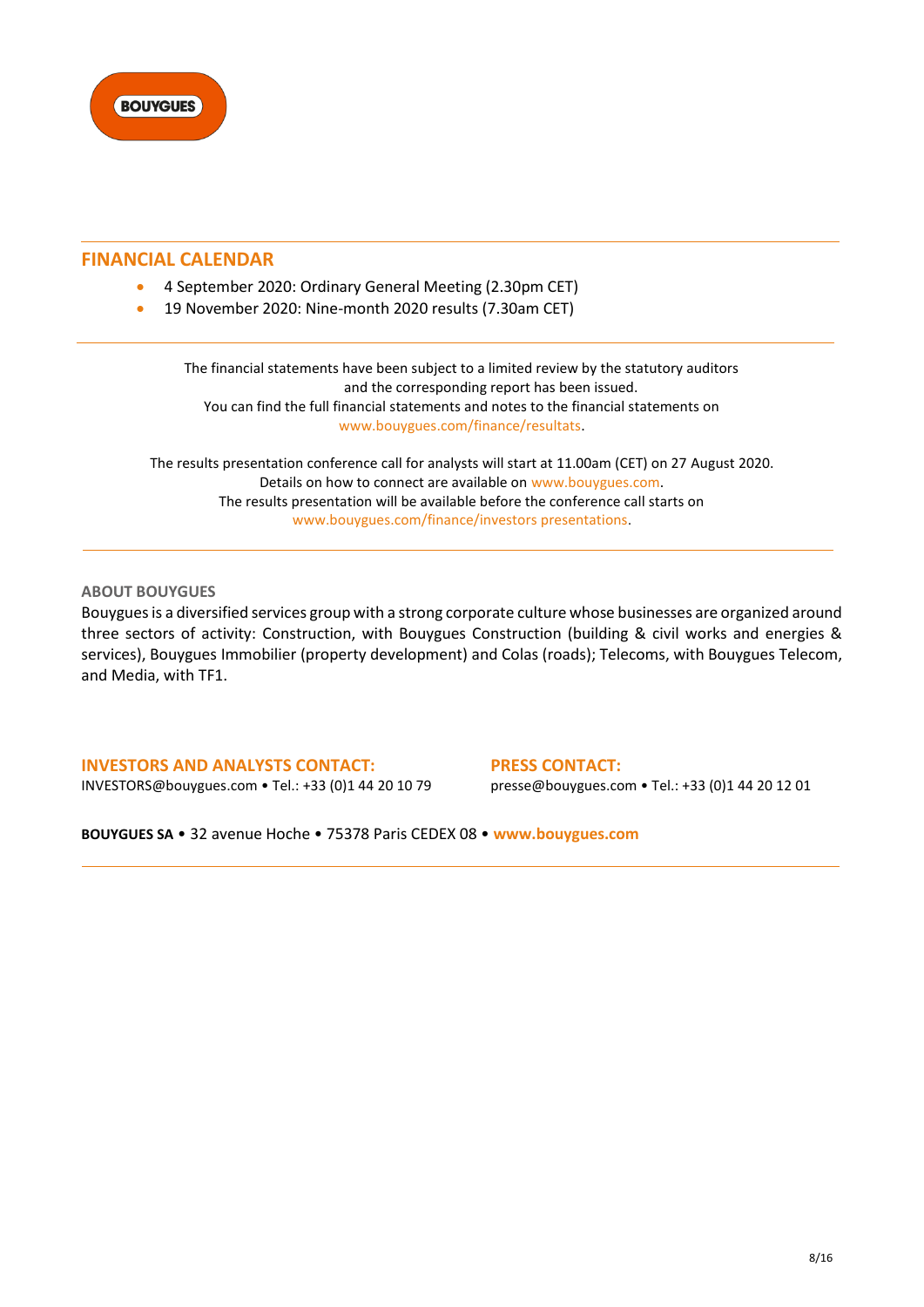# **FIRST-HALF 2020 BUSINESS ACTIVITY**

| <b>BACKLOG</b>                                          | End-June |        |        |
|---------------------------------------------------------|----------|--------|--------|
| AT THE CONSTRUCTION BUSINESSES<br>$(E \text{ million})$ | 2019     | 2020   | Change |
| <b>Bouygues Construction</b>                            | 21.511   | 23.246 | $+8%$  |
| <b>Bouygues Immobilier</b>                              | 2,304    | 2,386  | $+4%$  |
| Colas                                                   | 9,942    | 10,065 | $+1%$  |
| <b>Total</b>                                            | 33,757   | 35,697 | $+6%$  |

| <b>BOUYGUES CONSTRUCTION</b>                | First-half |       |        |
|---------------------------------------------|------------|-------|--------|
| <b>ORDER INTAKE</b><br>$(\epsilon$ million) | 2019       | 2020  | Change |
| France                                      | 2,385      | 2,008 | $-16%$ |
| International                               | 2.918      | 4.249 | +46%   |
| Total                                       | 5,303      | 6,257 | $+18%$ |

| <b>BOUYGUES IMMOBILIER</b> | <b>First-half</b> |        |        |  |
|----------------------------|-------------------|--------|--------|--|
| <b>RESERVATIONS</b>        | 2019              | Change |        |  |
| $(E \text{ million})$      |                   | 2020   |        |  |
| Residential property       | 964               | 887    | $-8%$  |  |
| Commercial property        | 25                | 5      | nm     |  |
| <b>Total</b>               | 989               | 892    | $-10%$ |  |

| <b>COLAS</b>                                  | End-June |        |        |  |
|-----------------------------------------------|----------|--------|--------|--|
| <b>BACKLOG</b>                                | 2019     | 2020   | Change |  |
| $(E \text{ million})$                         |          |        |        |  |
| <b>Mainland France</b>                        | 3,633    | 3,581  | $-1%$  |  |
| International and French overseas territories | 6,309    | 6.484  | $+3%$  |  |
| <b>Total</b>                                  | 9,942    | 10,065 | $+1%$  |  |

| TF1                               | End-June |       |            |  |
|-----------------------------------|----------|-------|------------|--|
| <b>AUDIENCE SHARE<sup>a</sup></b> | 2019     | 2020  | Change     |  |
| <b>Total</b>                      | 32.7%    | 31.9% | $-0.8$ pts |  |

(a) Source: Médiamétrie – women under 50 who are purchasing decision-makers

| <b>BOUYGUES TELECOM</b>         |         |                 |        |
|---------------------------------|---------|-----------------|--------|
| <b>CUSTOMER BASE ('000)</b>     | End-Dec | <b>End-June</b> | Change |
|                                 | 2019    | 2020            |        |
| Mobile customer base excl. MtoM | 11,958  | 12,169          | $+211$ |
| Mobile plan base excl. MtoM     | 11,543  | 11,817          | $+274$ |
| <b>Total mobile customers</b>   | 17,800  | 18,178          | $+378$ |
| <b>Total fixed customers</b>    | 3,916   | 3,989           | $+73$  |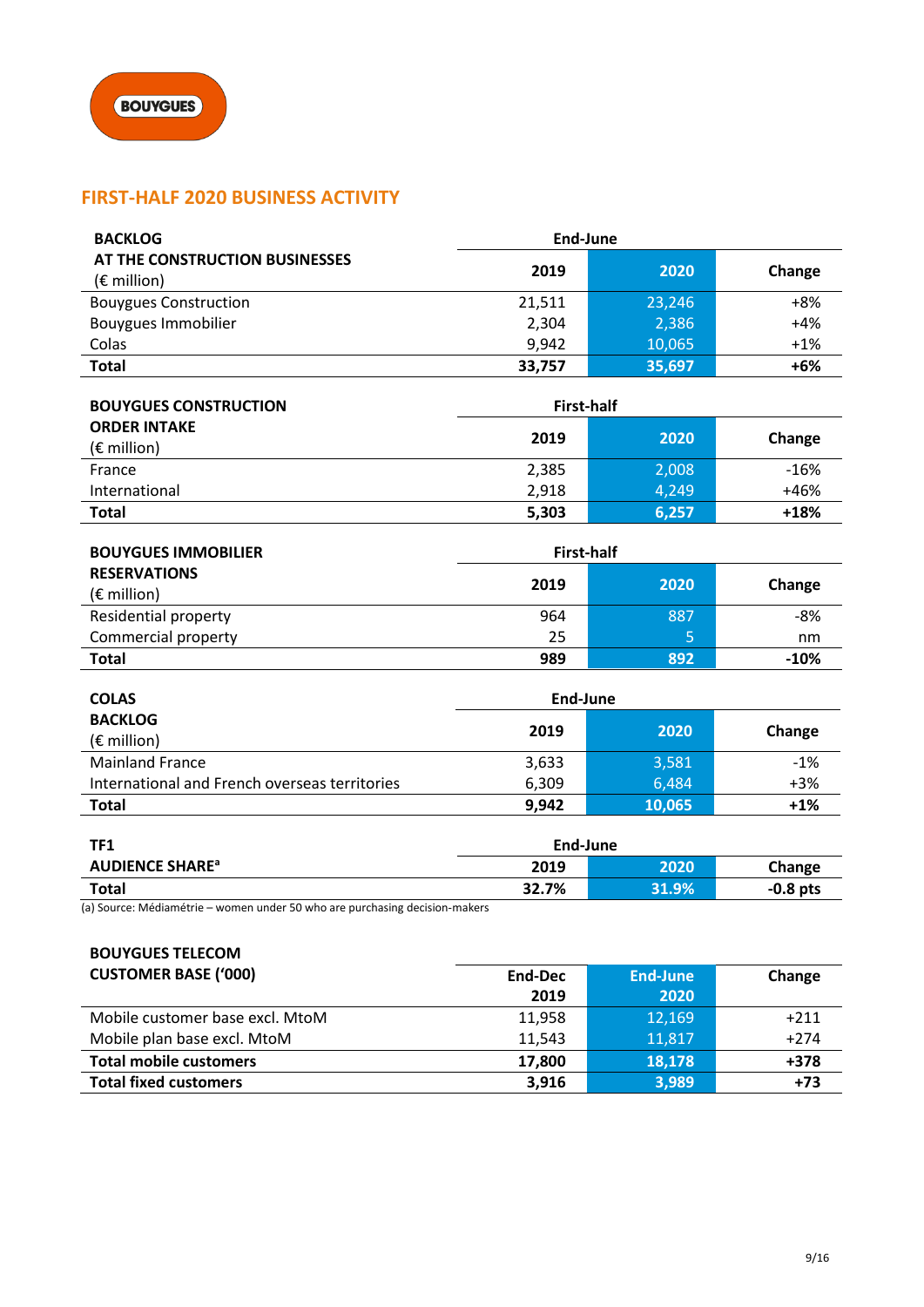# **FIRST-HALF 2020 FINANCIAL PERFORMANCE**

| <b>CONDENSED CONSOLIDATED INCOME STATEMENT</b><br>$(\epsilon$ million) | H1 2019         | H <sub>1</sub> 2020 | Change              |
|------------------------------------------------------------------------|-----------------|---------------------|---------------------|
| <b>Sales</b>                                                           | 17,446          | 14,758              | $-15%$ <sup>a</sup> |
| <b>Current operating profit/(loss)</b>                                 | 453             | (132)               | -€585m              |
| Other operating income and expenses                                    | 42 <sup>b</sup> | $(44)^c$            | -€86m               |
| <b>Operating profit/(loss)</b>                                         | 495             | (176)               | $-6671m$            |
| Cost of net debt                                                       | (107)           | (94)                | + $£13m$            |
| Interest expense on lease obligations                                  | (29)            | (25)                | + $E4m$             |
| Other financial income and expenses                                    | 11              | (13)                | -€24m               |
| Income tax                                                             | (132)           | 12                  | +€144m              |
| Share of net profits of joint ventures and associates                  | 59              | 77                  | +€18m               |
| o/w Alstom                                                             | 33              | 35                  | + $\epsilon$ 2m     |
| Net profit/(loss) from continuing operations                           | 297             | (219)               | -€516m              |
| Net profit attributable to non-controlling interests                   | (72)            | (25)                | $+£47m$             |
| Net profit/(loss) attributable to the Group                            | 225             | (244)               | -€469m              |

(a) Down 15% like-for-like and at constant exchange rates

(b) Including non-current charges of €8m at Bouygues Construction and non-current income of €50m at Bouygues Telecom mainly related to the disposal of mobile sites

(c) Including non-current income of €1m at Bouygues Telecom and non-current charges of €45m at Colas related to the reorganization of the roads activities in France and the continued dismantling of the Dunkirk site

| CALCULATION OF EBITDA AFTER LEASES <sup>a</sup> (€ million)                                         | H1 2019 | H1 2020 | Change          |
|-----------------------------------------------------------------------------------------------------|---------|---------|-----------------|
| <b>Current operating profit/(loss)</b>                                                              | 453     | (132)   | -€585m          |
| Interest expense on lease obligations                                                               | (29)    | (25)    | $+£4m$          |
| Net depreciation and amortization expense on property, plant<br>and equipment and intangible assets | 812     | 851     | +€39m           |
| Charges to provisions and impairment losses,<br>net of reversals due to utilization                 | 98      | 76      | $-\epsilon$ 22m |
| Reversals of unutilized provisions and impairment losses and<br>other                               | (116)   | (147)   | $-\epsilon$ 31m |
| <b>EBITDA after Leases<sup>a</sup></b>                                                              | 1.218   | 623     | $-£595m$        |

(a) See glossary for definitions

| <b>ESTIMATED IMPACT OF COVID-19 IN FIRST-HALF</b> | <b>Sales</b> | <b>Current operating</b> |
|---------------------------------------------------|--------------|--------------------------|
| 2020 ( $\epsilon$ million)                        |              | profit/(loss)            |
| <b>Construction businesses</b>                    | $-2,460$     | -530                     |
| o/w Bouygues Construction                         | $-1,250$     | $-290$                   |
| o/w Bouygues Immobilier                           | -400         | -50                      |
| o/w Colas                                         | -810         | $-190$                   |
| <b>TF1</b>                                        | $-250$       | $-100$                   |
| <b>Bouygues Telecom</b>                           | -70          | $-20$                    |

The estimated impact by Business segment shown above is based on the H1 2019 reported figures or the 2020 forecast.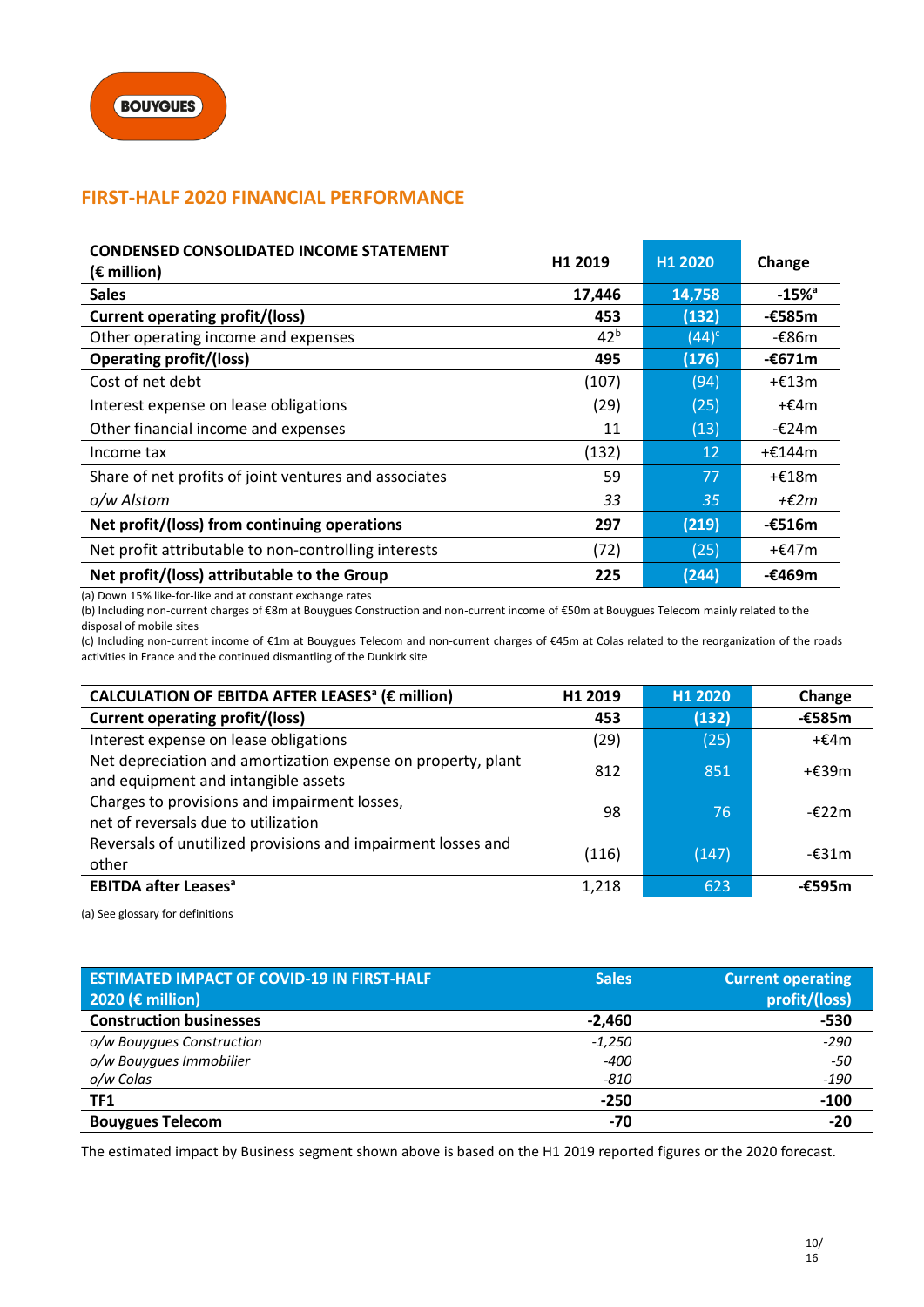| <b>SALES BY SECTOR OF</b>                  | H1 2019 | H1 2020 | Change | <b>Forex effect</b>      | <b>Scope effect</b> | IfI &                    |
|--------------------------------------------|---------|---------|--------|--------------------------|---------------------|--------------------------|
| <b>ACTIVITY (€ million)</b>                |         |         |        |                          |                     | constant fx <sup>c</sup> |
| <b>Construction businesses<sup>a</sup></b> | 13,398  | 10,842  | $-19%$ | $-0.4%$                  | $+0.6%$             | $-19%$                   |
| o/w Bouygues Construction                  | 6,539   | 5,321   | $-19%$ | $-0.9%$                  | 0%                  | $-19%$                   |
| o/w Bouygues Immobilier                    | 1,086   | 701     | $-35%$ | 0.1%                     | 0%                  | $-35%$                   |
| o/w Colas                                  | 5,834   | 4,870   | $-17%$ | 0%                       | $+1.4%$             | $-15%$                   |
| TF1                                        | 1,145   | 884     | $-23%$ | 0%                       | $+0.2%$             | $-23%$                   |
| <b>Bouygues Telecom</b>                    | 2,913   | 3,042   | $+4%$  | 0%                       | $-0.2%$             | $+4%$                    |
| <b>Bouygues SA and other</b>               | 98      | 93      | nm     | $\overline{\phantom{0}}$ |                     | nm                       |
| Intra-Group eliminations <sup>b</sup>      | (169)   | (153)   | nm     |                          |                     | nm                       |
| <b>Group sales</b>                         | 17,446  | 14,758  | $-15%$ | $-0.3%$                  | $+0.5%$             | $-15%$                   |
| o/w France                                 | 10,553  | 8,533   | $-19%$ | 0%                       | $+1\%$              | $-18%$                   |
| o/w international                          | 6,893   | 6,225   | $-10%$ | $-0.8%$                  | $-0.3%$             | $-11%$                   |

(a) Total of the sales contributions (after eliminations within the construction businesses)

(b) Including intra-Group eliminations of the construction businesses

(c) Like-for-like and at constant exchange rates

| <b>CONTRIBUTION TO GROUP EBITDA AFTER LEASES</b><br>BY SECTOR OF ACTIVITY (€ million) | H1 2019 | H1 2020    | Change   |
|---------------------------------------------------------------------------------------|---------|------------|----------|
| <b>Construction businesses</b>                                                        | 312     | (232)      | -€544m   |
| o/w Bouygues Construction                                                             | 267     | (62)       | $-£329m$ |
| o/w Bouygues Immobilier                                                               | 16      | (37)       | $-£53m$  |
| o/w Colas                                                                             | 29      | (133)      | -€162m   |
| TF1                                                                                   | 264     | <b>160</b> | -€104m   |
| <b>Bouygues Telecom</b>                                                               | 653     | 711        | +€58m    |
| <b>Bouygues SA and other</b>                                                          | (11)    | (16)       | $-£5m$   |
| <b>Group EBITDA after Leases</b>                                                      | 1,218   | 623        | -€595m   |

| <b>CONTRIBUTION TO GROUP CURRENT OPERATING</b> |         |         |                  |
|------------------------------------------------|---------|---------|------------------|
| PROFIT/(LOSS) BY SECTOR OF ACTIVITY            | H1 2019 | H1 2020 | Change           |
| $(E \text{ million})$                          |         |         |                  |
| <b>Construction businesses</b>                 | 72      | (437)   | -€509m           |
| o/w Bouygues Construction                      | 179     | (95)    | $-\epsilon$ 274m |
| o/w Bouygues Immobilier                        | 29      | (38)    | -€67m            |
| o/w Colas                                      | (136)   | (304)   | -€168m           |
| TF1                                            | 163     | 68      | $-£95m$          |
| <b>Bouygues Telecom</b>                        | 230     | 253     | +€23m            |
| <b>Bouygues SA and other</b>                   | (12)    | (16)    | $-£4m$           |
| Group current operating profit/(loss)          | 453     | (132)   | $-£585m$         |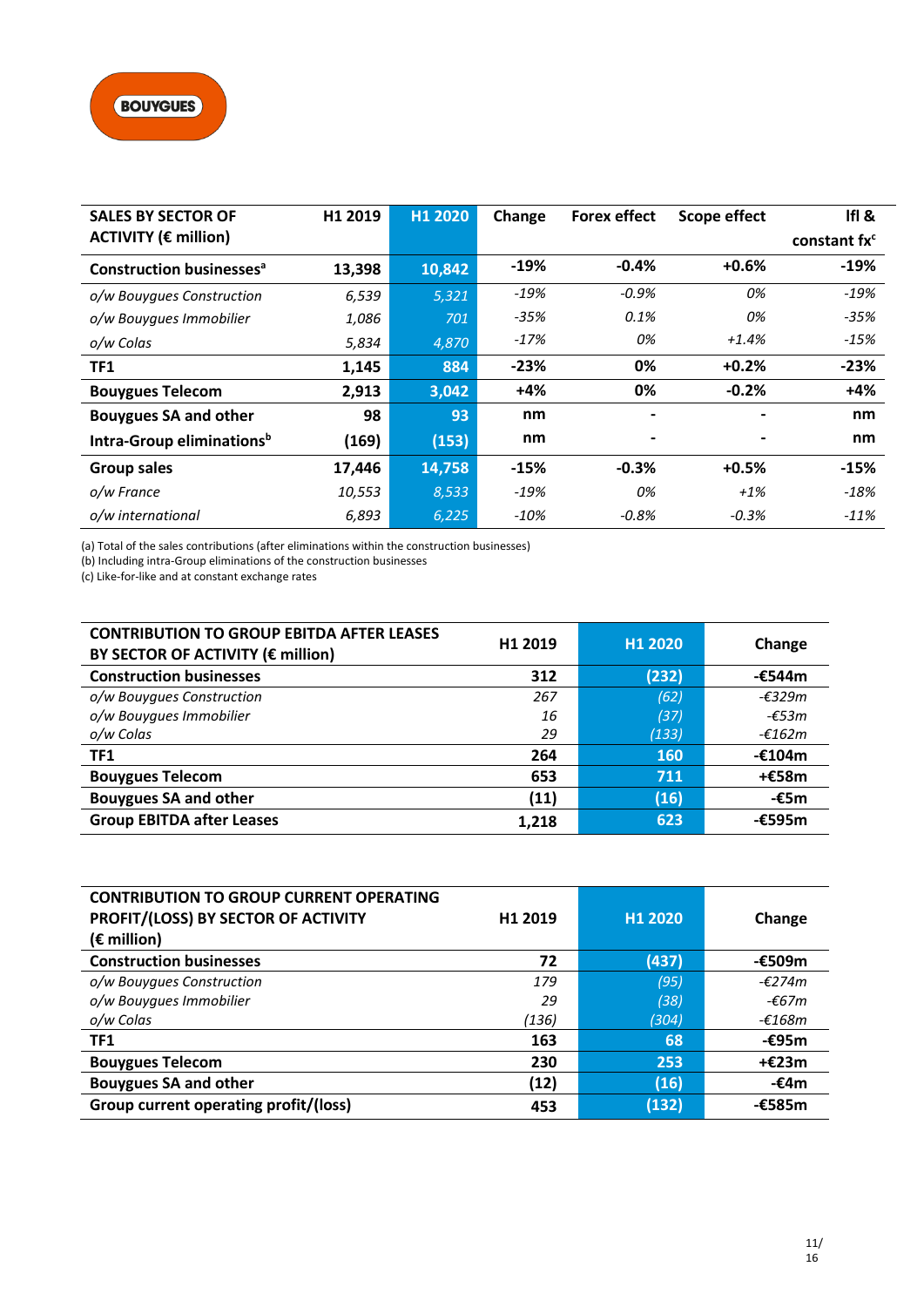

| <b>CONTRIBUTION TO GROUP OPERATING</b> |                  |           |                  |
|----------------------------------------|------------------|-----------|------------------|
| PROFIT/(LOSS) BY SECTOR OF ACTIVITY    | H1 2019          | H1 2020   | Change           |
| $(\epsilon$ million)                   |                  |           |                  |
| <b>Construction businesses</b>         | 64               | (482)     | -€546m           |
| o/w Bouygues Construction              | 171              | (95)      | -€266m           |
| o/w Bouygues Immobilier                | 29               | (38)      | $-£67m$          |
| o/w Colas                              | (136)            | (349)     | $-\epsilon$ 213m |
| TF1                                    | 163              | 68        | $-£95m$          |
| <b>Bouygues Telecom</b>                | 280              | 254       | $-£26m$          |
| <b>Bouygues SA and other</b>           | (12)             | (16)      | $-£4m$           |
| <b>Group operating profit/(loss)</b>   | 495 <sup>a</sup> | $(176)^b$ | -€671m           |

(a) Including non-current charges of €8m at Bouygues Construction and non-current income of €50m at Bouygues Telecom mainly related to the disposal of mobile sites

(b) Including non-current income of €1m at Bouygues Telecom and non-current charges of €45m at Colas related to the reorganization of the roads activities in France and the continued dismantling of the Dunkirk site

| <b>CONTRIBUTION TO NET PROFIT/(LOSS)</b><br><b>ATTRIBUTABLE TO THE GROUP BY SECTOR OF</b><br><b>ACTIVITY (€ million)</b> | H <sub>1</sub> 2019 | H1 2020 | Change   |
|--------------------------------------------------------------------------------------------------------------------------|---------------------|---------|----------|
| <b>Construction businesses</b>                                                                                           | 35                  | (384)   | -€419m   |
| o/w Bouygues Construction                                                                                                | 121                 | (66)    | -€187m   |
| o/w Bouygues Immobilier                                                                                                  | 13                  | (33)    | -£46 $m$ |
| o/w Colas                                                                                                                | (99)                | (285)   | $-£186m$ |
| TF1                                                                                                                      | 47                  | 17      | -€30m    |
| <b>Bouygues Telecom</b>                                                                                                  | 150                 | 142     | -€8m     |
| <b>Alstom</b>                                                                                                            | 33                  | 35      | $+E2m$   |
| <b>Bouygues SA and other</b>                                                                                             | (40)                | (54)    | -€14m    |
| Net profit/(loss) attributable to the Group                                                                              | 225                 | (244)   | -€469m   |

| NET SURPLUS CASH (+)/NET DEBT (-) <sup>a</sup><br><b>BY BUSINESS SEGMENT</b><br>$(\epsilon$ million) | End-Dec<br>2019 | <b>End-June</b><br>2020 | Change     |
|------------------------------------------------------------------------------------------------------|-----------------|-------------------------|------------|
| <b>Bouygues Construction</b>                                                                         | 3,113           | 2,599                   | -€514m     |
| <b>Bouygues Immobilier</b>                                                                           | (279)           | (548)                   | -€269m     |
| Colas                                                                                                | (367)           | (1,065)                 | -€698m     |
| TF <sub>1</sub>                                                                                      | (127)           | (22)                    | $+£105m$   |
| <b>Bouygues Telecom</b>                                                                              | (1, 454)        | (1,659)                 | -€205m     |
| Bouygues SA and other                                                                                | (3, 108)        | (3, 210)                | -€102m     |
| Net surplus cash (+)/Net debt (-)                                                                    | (2,222)         | (3,905)                 | $-£1,683m$ |
| Current and non-current lease obligations                                                            | (1,686)         | (1,608)                 | +€78m      |

(a) See glossary for definitions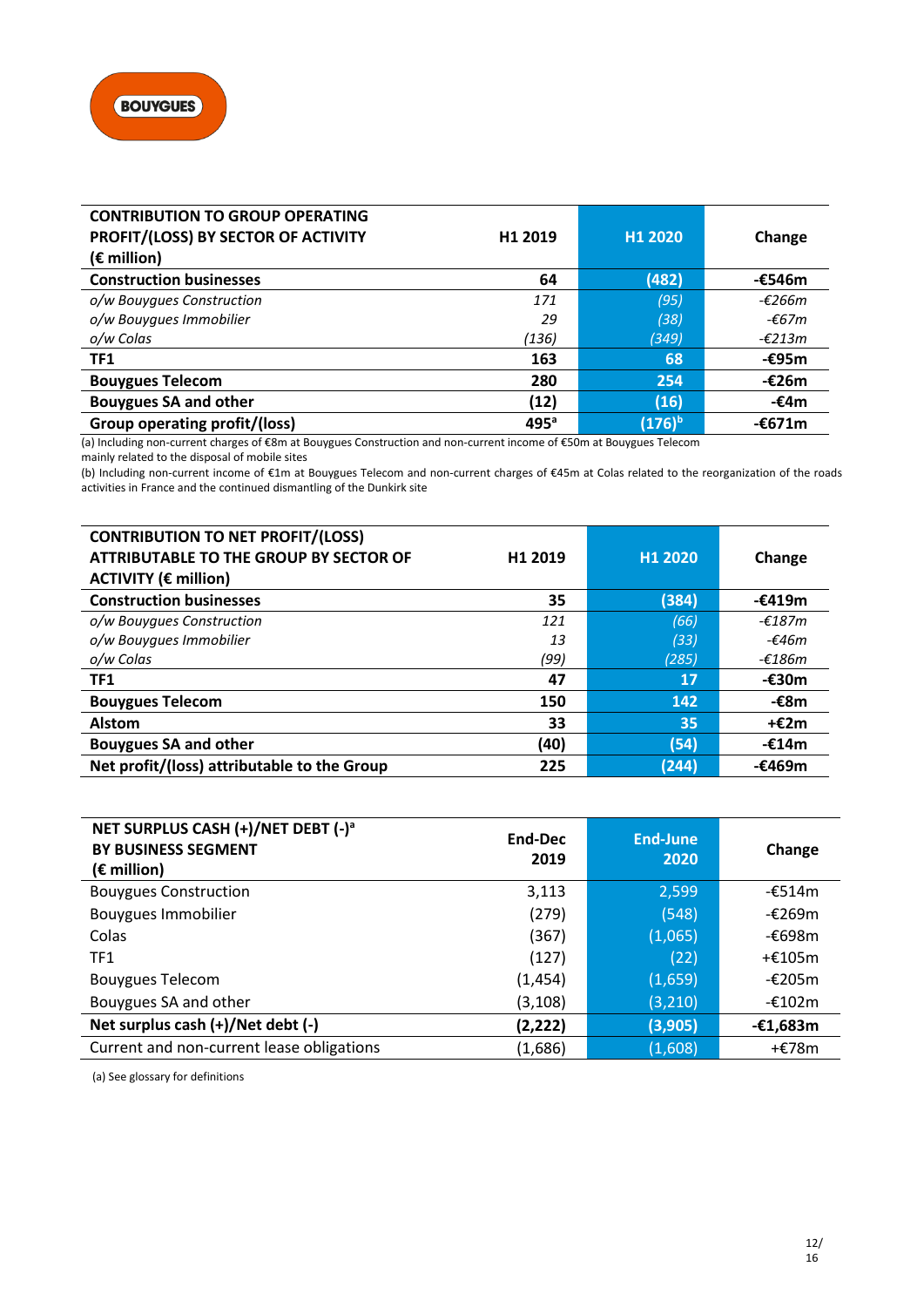| <b>CONTRIBUTION TO NET CAPITAL EXPENDITURE</b><br>BY SECTOR OF ACTIVITY (€ million) | H <sub>1</sub> 2019 | H <sub>1</sub> 2020 | Change          |
|-------------------------------------------------------------------------------------|---------------------|---------------------|-----------------|
| <b>Construction businesses</b>                                                      | 209                 | <b>111</b>          | $-£98m$         |
| o/w Bouygues Construction                                                           | 106                 | 37                  | $-669m$         |
| o/w Bouygues Immobilier                                                             | 6                   | 2                   | - $\epsilon$ 4m |
| o/w Colas                                                                           | 97                  | 72                  | -€25m           |
| TF1                                                                                 | 114                 | 107                 | -€7m            |
| <b>Bouygues Telecom</b>                                                             | 454                 | 387                 | $-667m$         |
| <b>Bouygues SA and other</b>                                                        | 1                   | 2                   | $+£1m$          |
| Group net capital expenditure                                                       | 778                 | 607                 | $-£171m$        |

| <b>CONTRIBUTION TO GROUP FREE CASH FLOW<sup>a</sup> BY</b><br>SECTOR OF ACTIVITY (€ million) | H <sub>1</sub> 2019 | H1 2020 | Change           |
|----------------------------------------------------------------------------------------------|---------------------|---------|------------------|
| <b>Construction businesses</b>                                                               | (98)                | (454)   | $-£356m$         |
| o/w Bouygues Construction                                                                    | 80                  | (135)   | $-\epsilon$ 215m |
| o/w Bouygues Immobilier                                                                      | (20)                | (50)    | -€30m            |
| o/w Colas                                                                                    | (158)               | (269)   | $-\epsilon$ 111m |
| TF1                                                                                          | 113                 | 22      | $-£91m$          |
| <b>Bouygues Telecom</b>                                                                      | 73                  | 233     | $+£160m$         |
| <b>Bouygues SA and other</b>                                                                 | (50)                | (25)    | +€25m            |
| Group free cash flow <sup>a</sup>                                                            | 38                  | (224)   | -€262m           |

(a) See glossary for definitions

# **SECOND-QUARTER 2020 FINANCIAL PERFORMANCE**

| <b>KEY FIGURES (€ million)</b>              | Q2 2020    | Change vs. Q2<br>2019 |
|---------------------------------------------|------------|-----------------------|
| <b>Group sales</b>                          | 7,539      | $-21%$                |
| Group current operating profit/(loss)       | <b>110</b> | -€401m                |
| o/w Bouyques Construction                   | (134)      | $-£236m$              |
| o/w Bouygues Immobilier                     | (22)       | $-\epsilon$ 37m       |
| o/w Colas                                   | 66         | -€96m                 |
| $o/w$ TF1                                   | 26         | -€74m                 |
| o/w Bouygues Telecom                        | 185        | +€46m                 |
| Group operating profit/(loss)               | 64         | -€474m                |
| Net profit/(loss) attributable to the Group | (40)       | -€324m                |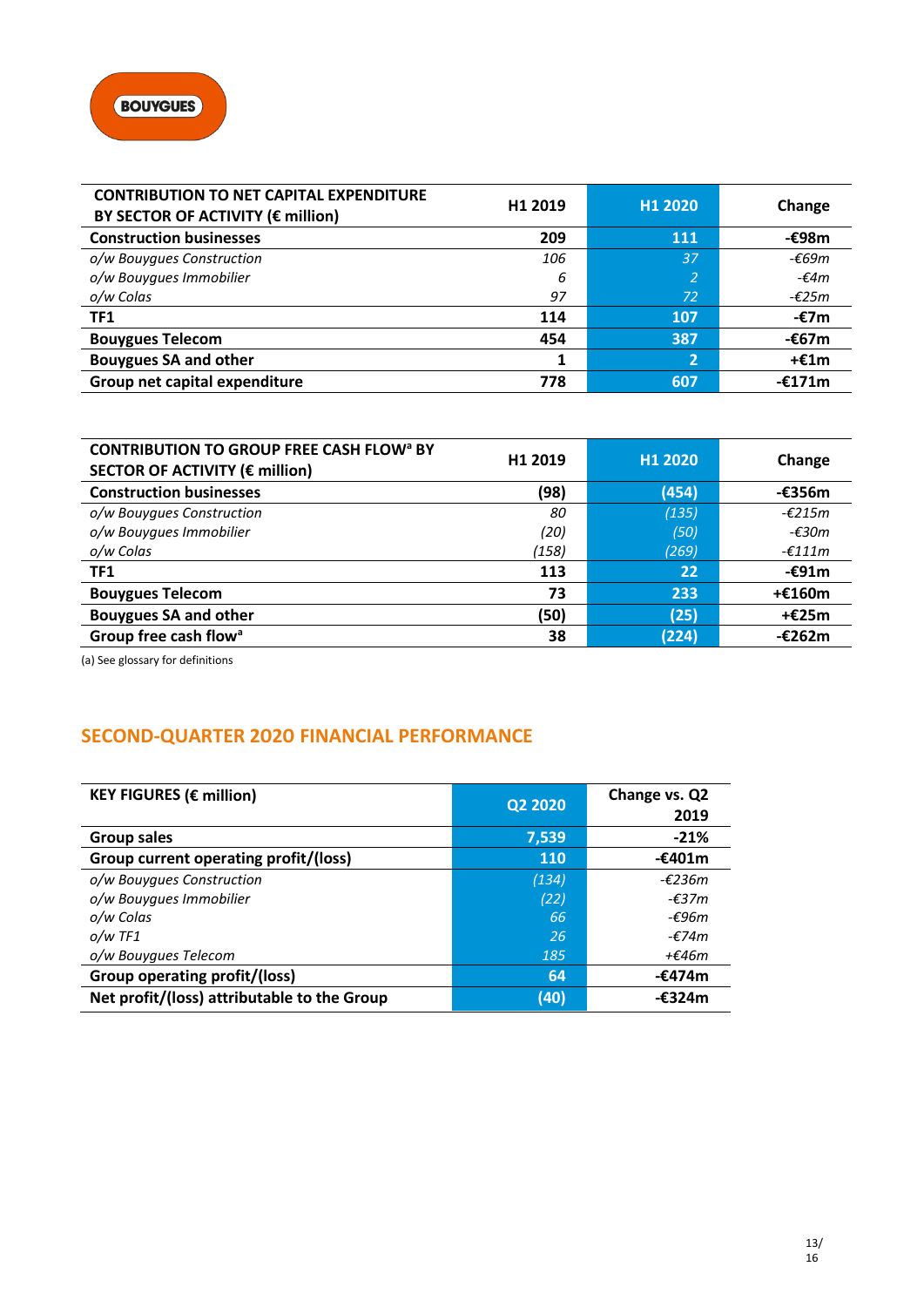

# **GLOSSARY**

**4G consumption**: data consumed on 4G cellular networks, excluding Wi-Fi.

**4G users**: customers who have used the 4G network during the last three months (Arcep definition).

#### **ABPU (Average Billing Per User)**:

- In the mobile segment, it is equal to the total of mobile sales billed to customers (BtoC and BtoB) divided by the

average number of customers over the period. It excludes MtoM SIM cards and free SIM cards.

- In the fixed segment, it is equal to the total of fixed sales billed to customers (excluding BtoB) divided by the average number of customers over the period.

**BtoB (business to business)**: when one business makes a commercial transaction with another.

**Backlog (Bouygues Construction, Colas)**: the amount of work still to be done on projects for which a firm order has been taken, i.e. the contract has been signed and has taken effect (after notice to proceed has been issued and suspensory clauses have been lifted).

**Backlog (Bouygues Immobilier):** sales outstanding from notarized sales plus total sales from signed reservations that have still to be notarized.

Under IFRS 11, Bouygues Immobilier's backlog does not include sales from reservations taken via companies accounted for by the equity method (co-promotion companies where there is joint control).

**Construction businesses**: Bouygues Construction, Bouygues Immobilier and Colas.

**EBITDA after Leases**: current operating profit after taking account of the interest expense on lease obligations, before (i) net depreciation and amortization expense on property, plant and equipment and intangible assets, (ii) net charges to provisions and impairment losses, and (iii) effects of acquisitions of control or losses of control. Those effects relate to the impact of remeasuring previously-held interests or retained interests.

**EBITDA margin after Leases (Bouygues Telecom):** EBITDA after Leases as a proportion of sales from services.

**Free cash flow**: net cash flow (determined after (i) cost of net debt, (ii) interest expense on lease obligations and (iii) income taxes paid), minus net capital expenditure and repayments of lease obligations. It is calculated before changes in working capital requirements (WCR) related to operating activities and excluding 5G frequencies.

**Free cash flow after WCR**: net cash flow (determined after (i) cost of net debt, (ii) interest expense on lease obligations and (iii) income taxes paid), minus net capital expenditure and repayments of lease obligations, and after changes in working capital requirements (WCR) related to operating activities. It is calculated after changes in working capital requirements (WCR) related to operating activities and excluding 5G frequencies.

**Fixed churn:** the total number of cancellations in a given month, divided by the total number of subscribers at the end of the previous month.

**FTTH (Fiber to the Home)**: optical fiber from the central office (where the operator's transmission equipment is installed) all the way to homes or business premises (Arcep definition).

**FTTH penetration rate:** the FTTH share of the total fixed subscriber base (the number of FTTH customers divided by the total number of fixed customers)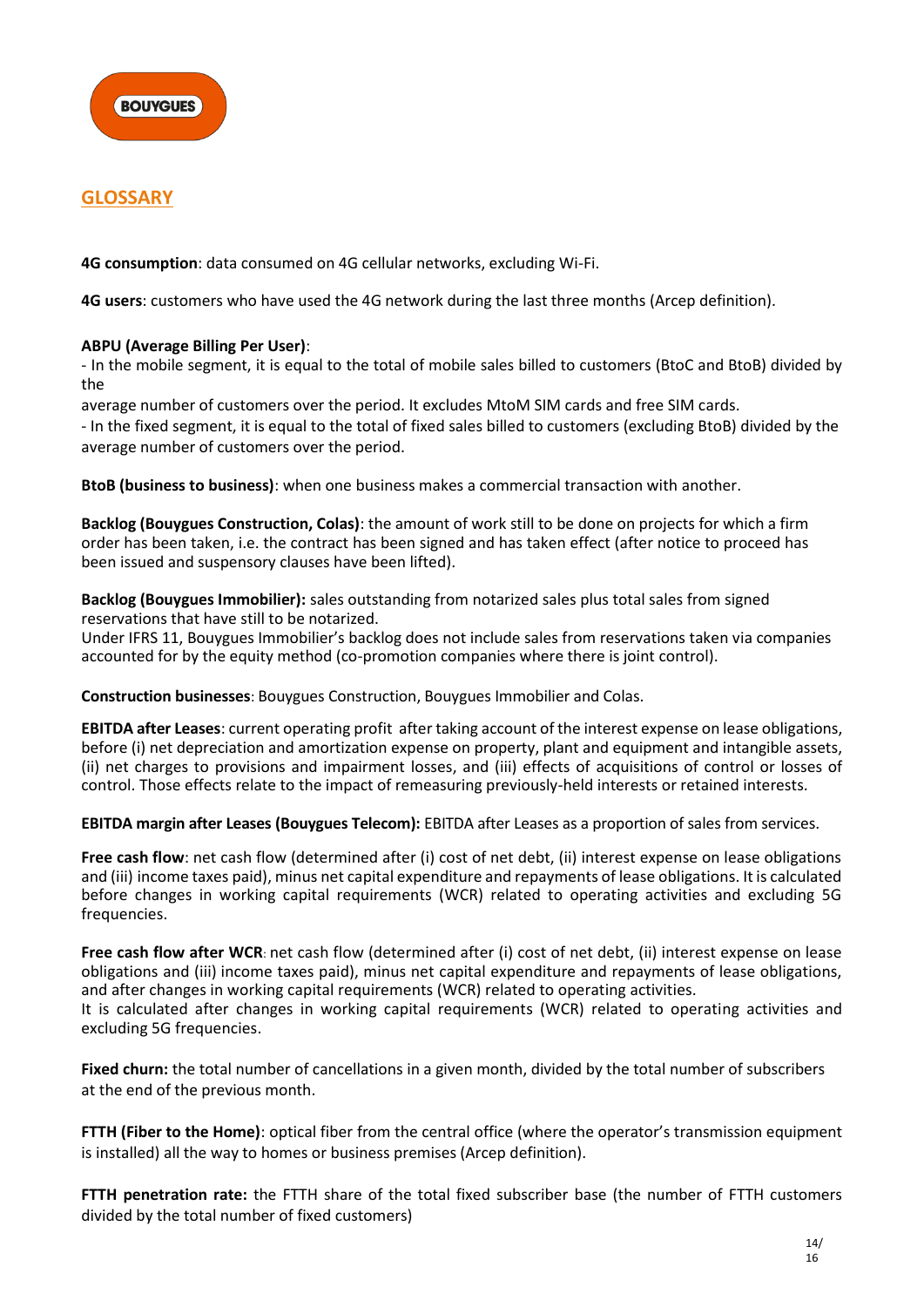

**FTTH premises secured**: the horizontal deployed, being deployed or ordered up to the concentration point.

**FTTH premises marketed:** the connectable sockets, i.e. the horizontal and vertical deployed and connected via the concentration point.

#### **Growth in sales like-for-like and at constant exchange rates:**

- at constant exchange rates: change after translating foreign-currency sales for the current period at the exchange rates for the comparative period;

- on a like-for-like basis: change in sales for the periods compared, adjusted as follows:
	- for acquisitions, by deducting from the current period those sales of the acquired entity that have no equivalent during the comparative period;
	- for divestments, by deducting from the comparative period those sales of the divested entity that have no equivalent during the current period.

**Mobile churn:** the total number of cancellations in a given month, divided by the total number of subscribers at the end of the previous month.

**MtoM:** machine to machine communication. This refers to direct communication between machines or smart devices or between smart devices and people via an information system using mobile communications networks, generally without human intervention.

**Net surplus cash/(net debt):** the aggregate of cash and cash equivalents, overdrafts and short-term bank borrowings, non-current and current debt, and financial instruments. Net surplus cash/(net debt) does not include non-current and current lease obligations. A positive figure represents net surplus cash and a negative figure represents net debt. The main components of change in net debt are presented in Note 7 to the consolidated financial statements at 30 June 2020, available at [bouygues.com.](http://www.bouygues.com/)

**Order intake (Bouygues Construction, Colas):** a project is included under order intake when the contract has been signed and has taken effect (the notice to proceed has been issued and all suspensory clauses have been lifted) and the financing has been arranged. The amount recorded corresponds to the sales the project will generate.

#### **PIN: Public-Initiative Network.**

**Reservations by value (Bouygues Immobilier)**: the € amount of the value of properties reserved over a given period.

- Residential properties: the sum of the value of unit and block reservation contracts signed by customers and approved by Bouygues Immobilier, minus registered cancellations.

- Commercial properties: these are registered as reservations on notarized sale.

For co-promotion companies:

- if Bouygues Immobilier has exclusive control over the co-promotion company (full consolidation), 100% of amounts are included in reservations;
- if joint control is exercised (the company is accounted for by the equity method), commercial activity is recorded according to the amount of the equity interest in the co-promotion company.

#### **Sales from services (Bouygues Telecom)** comprise:

- Sales billed to customers, which include:

- In Mobile:
	- o For BtoC customers: sales from outgoing call charges (voice, texts and data), connection fees, and value-added services.
	- o For BtoB customers: sales from outgoing call charges (voice, texts and data), connection fees, and value-added services, plus sales from business services.
	- o Machine-To-Machine (MtoM) sales.
	- o Visitor roaming sales.
	- o Sales generated with Mobile Virtual Network Operators (MVNOs).